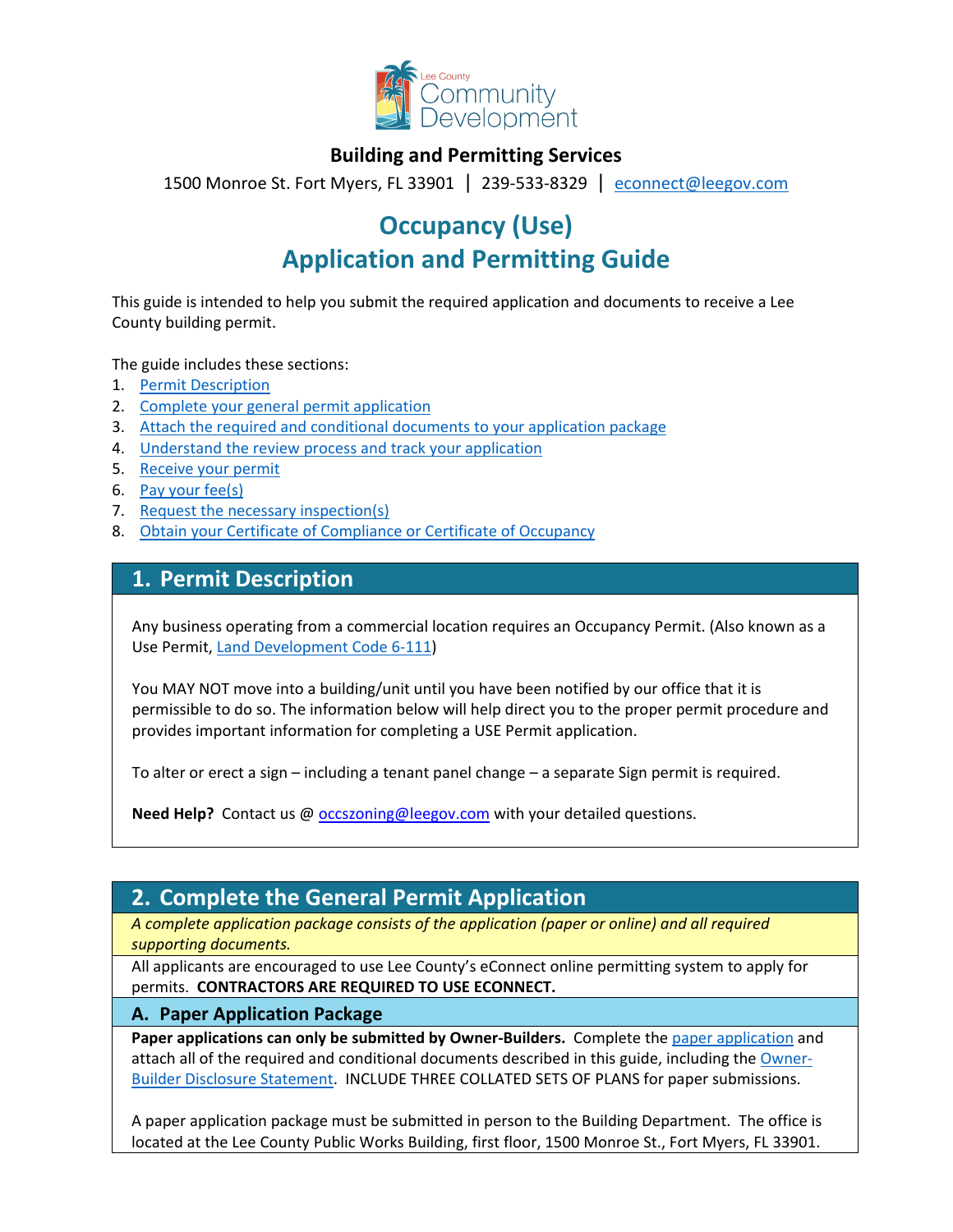#### **B. eConnect Application Package (Electronic Submission)**

#### **Register for eConnect**

To apply for a Lee County permit online, you must first register at *eConnect*. Instructions for **New Users: Register for an Account** are included on the eConnect login page.

Review th[e eConnect Users Guide](https://www.leegov.com/dcd/Documents/eServ/eConnect/eServicesGuide.pdf) for more details about using eConnect.

Also see **eConnect Instructions** highlighted throughout this guide.

#### **eConnect Steps**

Once you have logged into [eConnect,](https://accelaaca.leegov.com/aca/) select the *Permitting* menu to *Create an Application*. Review the general disclaimer terms and select the checkbox to *Continue Application*.

#### **1. Select a Record Type**

On the *Select a Record Type* screen, select **Other** >> **Occupancy Inspection Checklist**. Or search on the term *Temporary*. Select the radio button and *Continue Application*.

- **2. Provide the Property Information** (\* indicates required fields) to identify the property for which the permit will be used. Lookup the property information using one of the options below, then click *Search:*
	- Address (using the required fields Street No., Street Name); or
	- Parcel (using Parcel Number).

**eConnect Instructions:** If multiple addresses are found, they will be displayed in the *Address Search Result List.* Use the radio button to select the desired record, then click *Select.*

Once search results are displayed, the other fields on the screen will automatically populate. Review information for accuracy and *Continue Application.*

#### **3. Applicant and Contacts**

If a licensed contractor is providing the service for this permit, they must have either a Stateissued license registered with Lee County or have a Lee County-issued certificate of competency. Both require a current Certificate of Insurance for liability and workers' compensation AND/OR a current workers' compensation exemption status with the State of Florida. Verify Lee County contractor registration at [Contractor Search](https://www.leegov.com/dcd/ContLic/ActCont) or contact Contractor Licensing at [ContractorLicensing@leegov.com](mailto:ContractorLicensing@leegov.com) or 239-533-8895.

Note: If the applicant is an owner-builder and not a licensed contractor, an Owner-Builder [Disclosure Statement](https://www.leegov.com/dcd/PermittingDocs/OwnerBldrDisclosure.pdf) must be attached to the application.

To associate the Applicant and Contact(s) with the permit application, use either: *Select from Account* or *Add New*.

Note: The Applicant listed in eConnect will receive all notifications from the County related to their application.

#### **4. Project Detail Fields**

Complete all applicable fields. An explanation of certain fields has been provided below for your reference.

- **Project Name:** What is the name of the project?
	- For Commercial Projects input the Project's Business Name (associated with the Business License) as the Project Name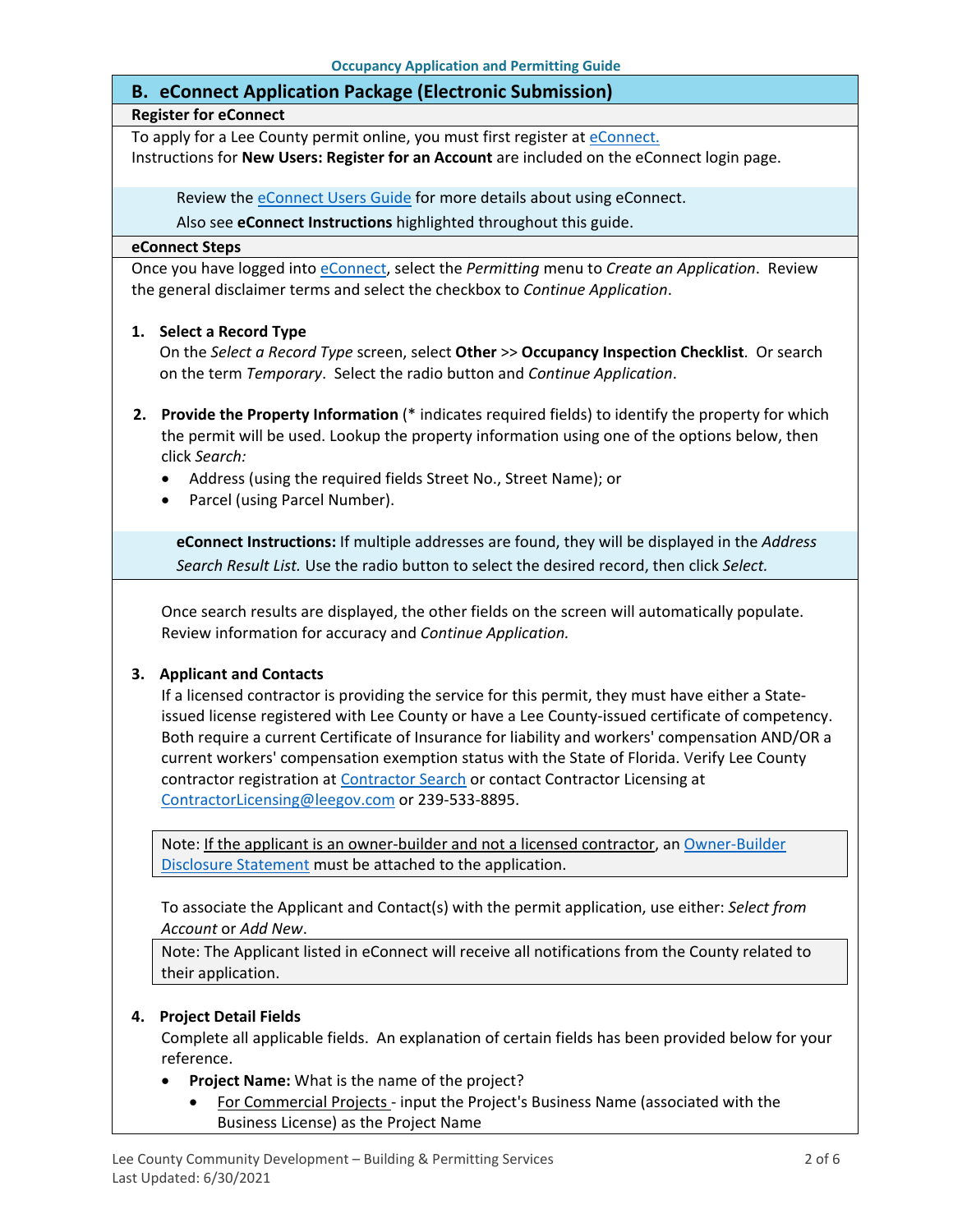- For Residential Projects input the name of the community/subdivision or city as the Project Name
- **Brief Description of Proposed Work:** Provide enough detail for the reviewer to understand the permit-related details of the project and *Continue Application.*
- **Type of Use:**

(Options: *Charter Boat, Doggie Dining, Executive Suite, Horse Boarding, Hot Dog Stand, Ice Cream Truck, Lunch Wagon, New Occupancy, Plant Nursery, Shared Space -Office, Shared Space-Other, Tenant Change*)

- **Executive Suites:** (List*)*
- **Shared Garbage Container:**  (Options: *Yes or No)*
- **Landlord:**
- **Landlord Phone #:**
- **Power Required** (Options: *FPL, LCEC, No, Yes*)
- **Sanitary System:** (Options: *Mastered Approval, N/A, Public Sewer, Septic System*)
- **Water Supply:** (Options: *Mastered Approval, N/A, Public Water, Well*)
- **Directions:**

### **5. Attachments/Documents**

- For Electronic Submittals: In the *Attachments* window, *Add* the required and conditional documents.
- For Paper Submittals: Provide the completed application, the Owner Builder Disclosure Statement and any other required and conditional documents.

(Use list of documents in Section 3.)

# <span id="page-2-0"></span>**3. Attach Required and Conditional Documents**

*Notice: Lee County may request additional supporting documentation to process the permit. Additional*  restrictions applicable to this property may be found in public records, and there may be additional *permits required from other governmental entities such as water management districts, state or federal agencies.*

### **Required Documents**

#### **1. Site Plan / Plot Plan**

Prepare to submit a site plan / plot plan depicting property lines, building location and parking layout. Site plans may be hand drawn.

Site plans and plot plans must meet the requirements of Land Development Code (LDC) [Sec.](https://www.municode.com/library/fl/lee_county/codes/land_development_code?nodeId=LADECO_CH34ZO_ARTVIISUDIRE_DIV18HOOCLIRKUN_S34-1771INDI)  [34-1771/1772](https://www.municode.com/library/fl/lee_county/codes/land_development_code?nodeId=LADECO_CH34ZO_ARTVIISUDIRE_DIV18HOOCLIRKUN_S34-1771INDI) for the use of operation of home occupants (for example, a business operating out of a home).

**Tip:** Review information about the requirements at [http://www.leegov.com/dcd/BldPermitServ/OpenBusn.](http://www.leegov.com/dcd/BldPermitServ/OpenBusn)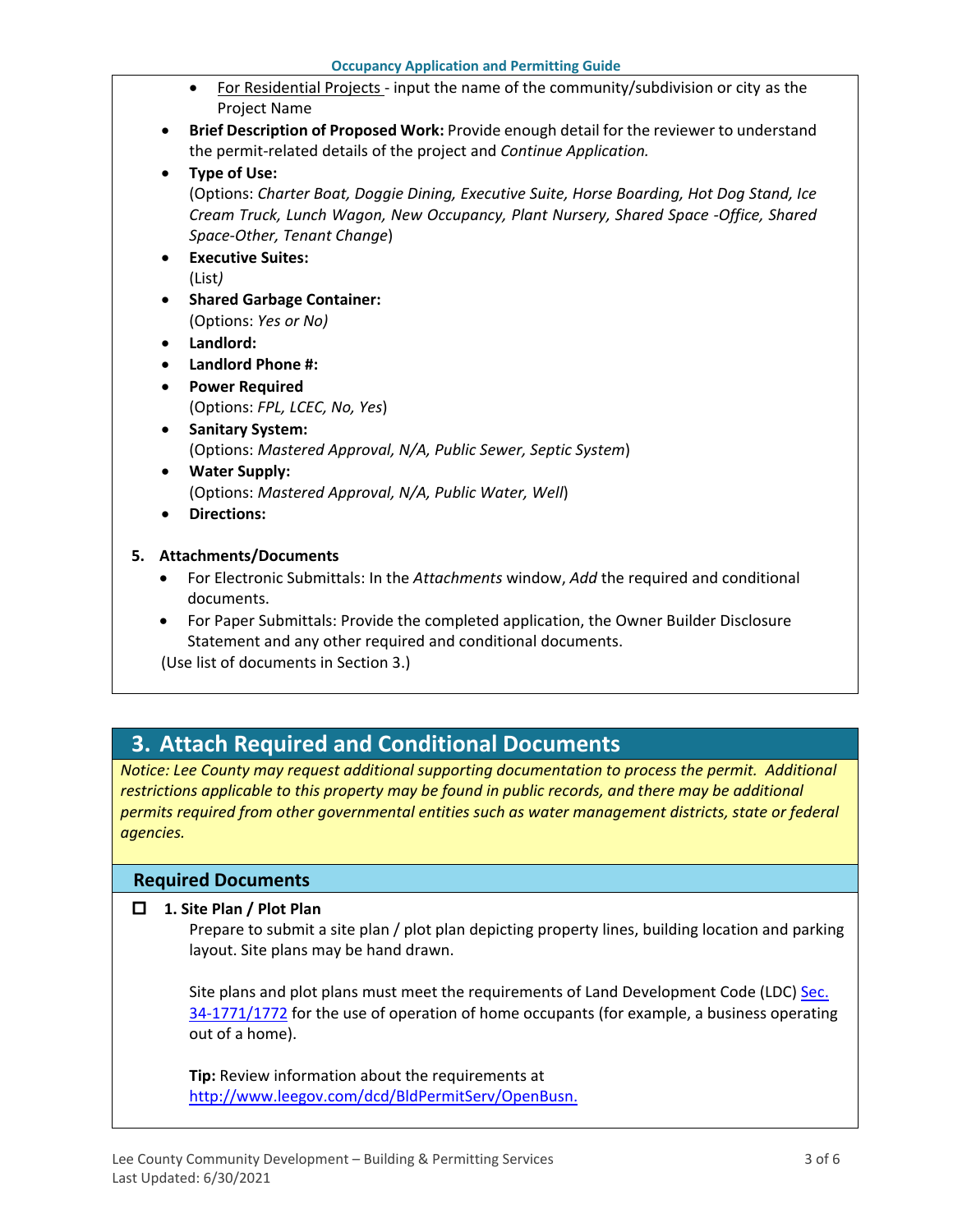#### **2. Floor Plans**

Prepare to include the existing floor plan as well as the proposed floor plan. The Floor Plans are for depicting building layout, entrances/exits, location of electrical outlets. The fire rating of the tenant separation walls need to be identified on the plan. Label on all rooms/areas within the building with the proposed use. Floor plans may be hand drawn, but must accurately depict the existing and proposed use of the building/unit. It is important that you depict any proposed changes on the proposed floor plan, including structural, plumbing, electrical and mechanical (AC) so that we can provide information on any additional permits required. This will ensure that your permit process is completed as quickly as possible.

#### **3. Proof or Restroom Facilities**

Prepare to show proof of restroom facilities. This may be in the form of a port-a-let contract or a letter allowing use of facilities in a building located on the property.

# <span id="page-3-0"></span>**4. Understand the Review Process and Track Your Application Completeness Check**

When the application package is first received, it is reviewed for completeness to determine that the general application is complete and that all required documents, signatures, and seals are attached. If the package is incomplete, the applicant must provide missing information before the application package can be forwarded for review.

#### **Application Review**

Complete applications are forwarded to multiple functional areas for review.

- eConnect applications can be reviewed simultaneously by the required reviewers.
- Paper applications are reviewed by one person at a time and must be physically handed off among the required reviewers.

Applicants can use [eConnect](https://accelaaca.leegov.com/aca/) at any time to track the progress of the application record through the process, for both Electronic and Paper submittals.

**eConnect Instructions:** Search for your permit application using *My Records*, the *Global Search* or the *Search Applications* under the *Permitting* menu. Click on the record number for your permit application to see the Records Status, Conditions and Record Details.

#### **Notice of Rejection**

If applicable, the final reviewer consolidates all comments and an email notice is sent to the applicant.

**Rejection Notice:** A rejection notice will be sent to the applicant with specific points of failure that must be corrected and resubmitted for approval. Applicants have 30 days to address the points of failure and to resubmit information and documentation. A cover letter addressing the points of failure is required with the resubmittal.

- **Resubmitting an Application via eConnect:** To update the required information and to ensure correct versioning in eConnect, **attachments that are resubmitted should have the same file name as the original.**
- **Resubmitting a Paper Application:** Bring updated documentation to the first floor of the Lee County Public Works Building, 1500 Monroe St., Fort Myers, FL 33901.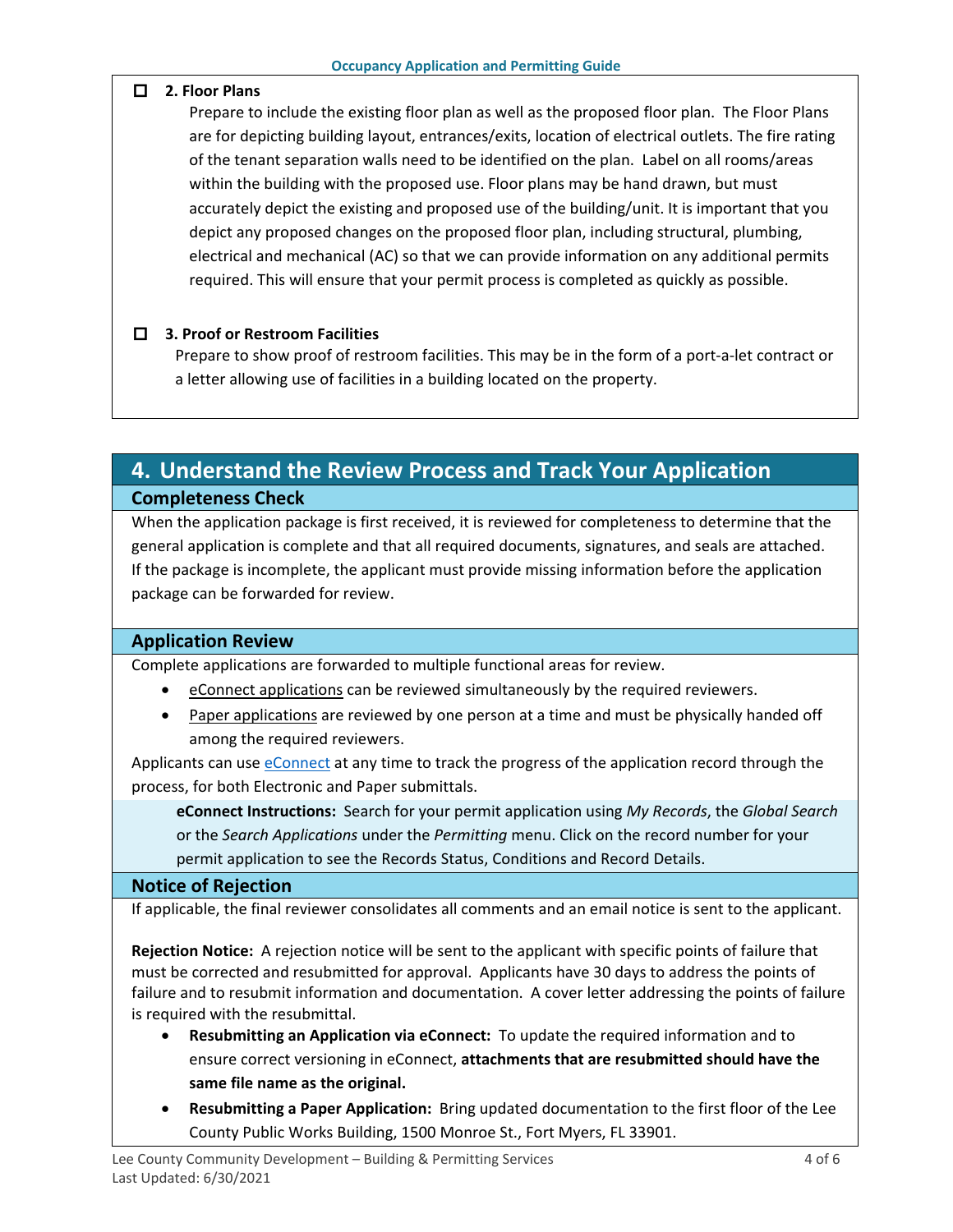#### **Notice of Approval**

**File Verification - Notification**: Staff completes a final document review to determine any outstanding documents and invoice all applicable fees. The "Ready Sheet" outlining outstanding fees and required documents is emailed to the applicant.

## <span id="page-4-0"></span>**5. Receive Your Permit**

Applicants who applied electronically may access their permit(s) and approved plans from [eConnect.](https://accelaaca.leegov.com/aca/)

**eConnect Instructions:** Search for your permit application using *My Records*, the *Global Search* or the *Search Applications u*nder the *Permitting* menu. Click on the record number for your permit application, and select *Attachments.* All documents will be listed. Choose the *Actions*  drop-down to review document details. Click on the document name to open or save.

For Paper Applications: The permit and approved plans are issued in person at the Lee County Public Works Building, 1500 Monroe St., Fort Myers, FL 33901.

Note: Owner-Builders are required by Florida Statute to **personally appear** at the Lee County Public Works Building, 1500 Monroe St., Fort Myers, FL 33901 to sign for the building permit regardless of how it was submitted.

Issued permits must pass at least one inspection within 180 days from issuance or the permit will expire.

# <span id="page-4-1"></span>**6. Pay Your Fee(s)**

All payments must be received prior to scheduling an inspection.

#### **Payment Options:**

- Make payments through [eConnect](https://accelaaca.leegov.com/aca/)
- Deliver the payment in person to the Lee County Public Works Building, 1500 Monroe St., Fort Myers, FL 33901
- Make a credit card payment by phone, 239-533-8997, option  $*$ .

**Cash is not accepted**; please pay by credit/debit card, check, eCheck, or money order.

**eConnect Instructions:** Search for your permit application using *My Records*, the *Global Search,* or the *Search Applications* under the *Permitting* menu. Click on the record number for your permit application, select the menu option for *Payments* >> *Fees,* then click *Pay Fees* button, review fees, select *Continue Application*, enter your payment information and click *Submit Payment*.